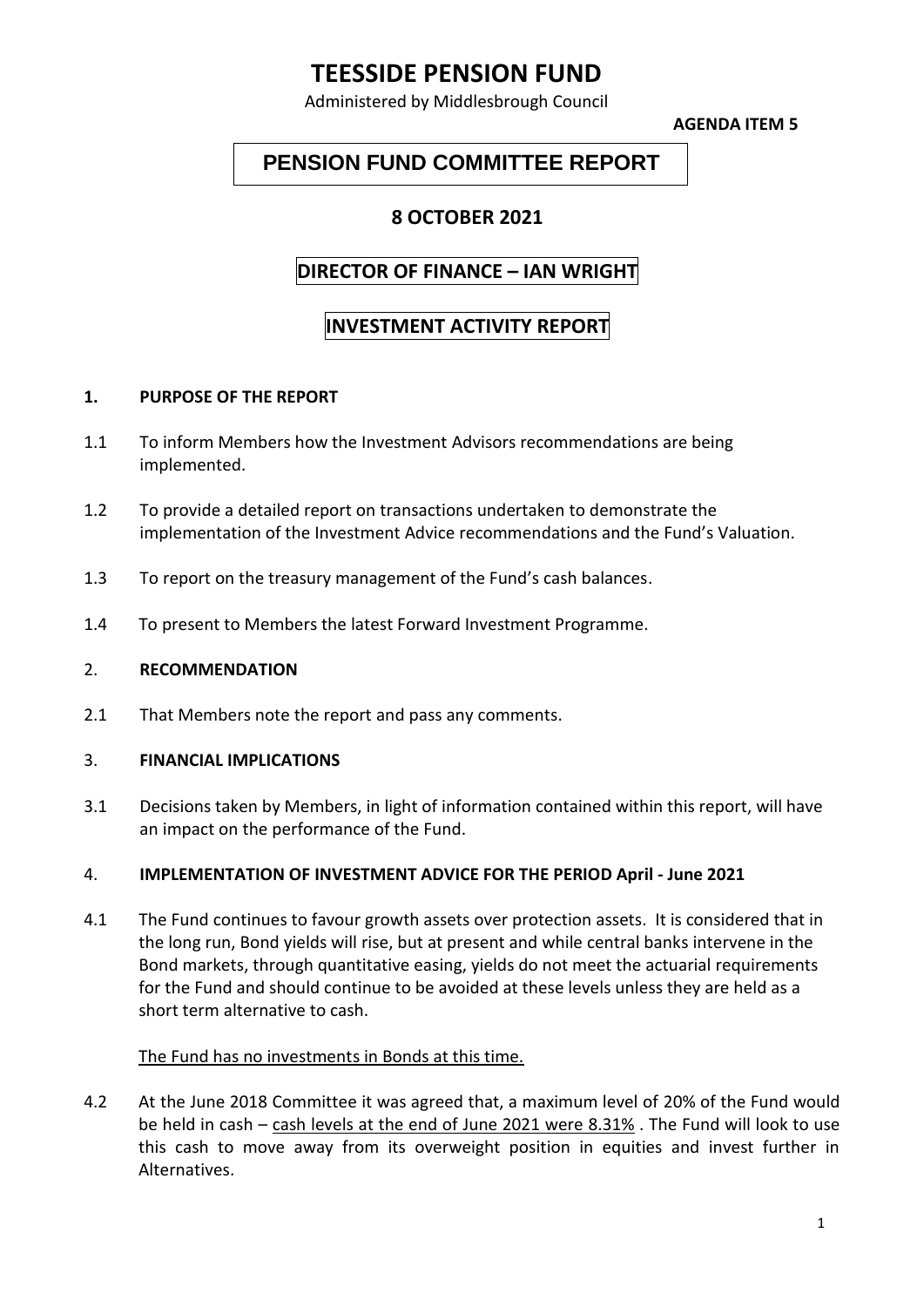4.3 Investment in direct property to continue on an opportunistic basis where the property has a good covenant, yield and lease terms.

## A Development Funding Agreement was completed in respect of a £30m property in Yeovil.

4.4 Investment in Alternatives, such as infrastructure and private equity, offer the Fund diversification from equities and bonds. They come with additional risks of being illiquid, traditionally they have costly management fees and investing capital can be a slow process. However, the Fund is considerably underweight its customised benchmark and, providing suitable investment opportunities are available, the Fund will look to increase its allocation to this asset class up to the customised benchmark level.

## An amount of £47.2m was invested in the quarter.

## **5. TRANSACTION REPORT**

- 5.1 It is a requirement that all transactions undertaken are reported to the Investment Panel. Appendix A details transactions for the period 1 April 2021 – 30 June 2021
- 5.2 There were net sales of £76.6m in the period, this compares to net purchases of £10.1m in the previous reporting period.

## **6. TREASURY MANAGEMENT**

- 6.1 The Chartered Institute of Public Finance & Accountancy (CIPFA) Code of Practice (the Code) sets out how cash balances should be managed. The Code states that the objective of treasury management is the management of the Authority's cash flow, its borrowings and investments, in such a way as to control the associated risks and achieve a level of performance or return consistent with those risks. The security of cash balances invested is more important than the interest rate received.
- 6.2 Middlesbrough Council adopted the Code on its inception and further determined that the cash balances held by the Fund should be managed using the same criteria. The policy establishes a list of counterparties (banks, building societies and others to whom the Council will lend) and sets limits as to how much it will lend to each counterparty. The counterparty list and associated limits are kept under constant review by the Strategic Director Finance, Governance and Support.
- 6.3 Although it is accepted that there is no such thing as a risk-free counterparty, the policy has been successful in avoiding any capital loss through default.
- 6.4 As at 30 June 2021, the Fund had £389.8 million invested with approved counterparties. This is an increase of £49.0 million over the last quarter.
- 6.5 The attached graph (Appendix B) shows the maturity profile of cash invested. It also shows the average rate of interest obtained on the investments for each time period.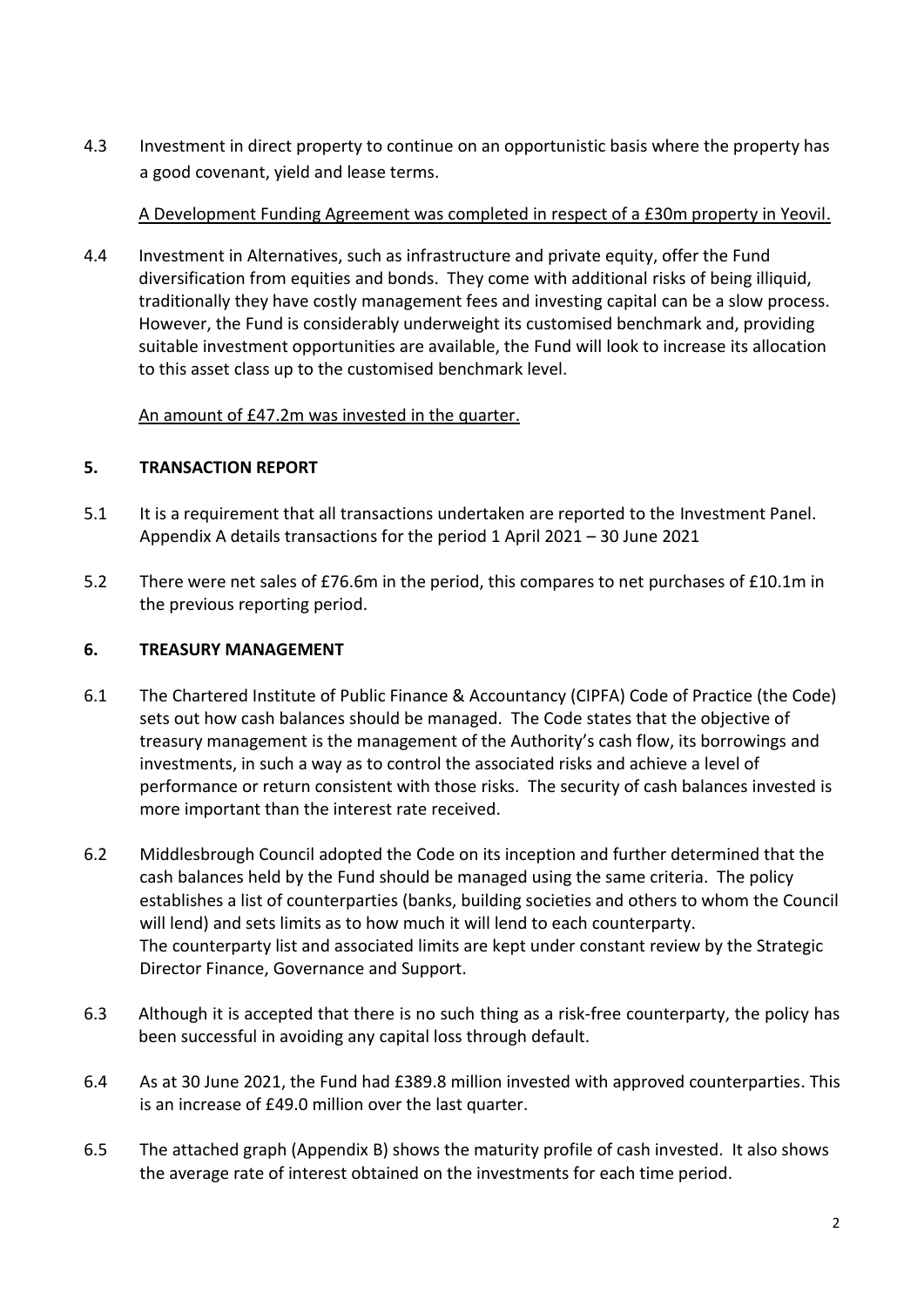6.6 Delegated authority was given–– to the Strategic Director Finance, Governance and Support by the Teesside Pension Fund Committee to authorise/approve any changes made to the Treasury Management Principles (TMPs), with subsequent reporting to this committee.

## **7. FUND VALUATION**

- 7.1 The Fund Valuation details all the investments of the Fund as at 30 June 2021, and is prepared by the Fund's custodian, Northern Trust. The total value of all investments, including cash, is **£4,705 million.** The detailed valuation attached as Appendix C is also available on the Fund's website [www.teespen.org.uk.](http://www.teespen.org.uk/) This compares with the last reported valuation, as at 30 March of **£4,553 million**.
- 7.3 A summary analysis of the valuation (attached with the above), shows the Fund's percentage weightings in the various asset classes as at 30 June 2021 compared with the Fund's customised benchmark.

## **8. FORWARD INVESTMENT PROGRAMME**

- 8.1 The Forward Investment Programme provides commentary on activity in the current quarter and looks ahead for the next three to five years.
- 8.2 At the March 2021 Pension Fund Committee a revised Strategic Asset Allocation was agreed:

| <b>Asset Class</b>        | <b>Long Term Target</b><br><b>Strategic Asset</b><br><b>Allocation</b> | 31 March 2022 Target<br><b>Strategic Asset</b><br><b>Allocation</b> |
|---------------------------|------------------------------------------------------------------------|---------------------------------------------------------------------|
| <b>GROWTH ASSETS</b>      | 75%                                                                    | 78%                                                                 |
| <b>UK Equities</b>        | 10%                                                                    | 12%                                                                 |
| <b>Overseas Equities</b>  | 45%                                                                    | 53%                                                                 |
| Property                  | 10%                                                                    | 7%                                                                  |
| <b>Private Equity</b>     | 5%                                                                     | 3%                                                                  |
| <b>Other Alternatives</b> | 5%                                                                     | 3%                                                                  |
| <b>PROTECTION ASSETS</b>  | 25%                                                                    | 22%                                                                 |
| Bonds / Other debt / Cash | 15%                                                                    | 14%                                                                 |
| Infrastructure            | 10%                                                                    | 8%                                                                  |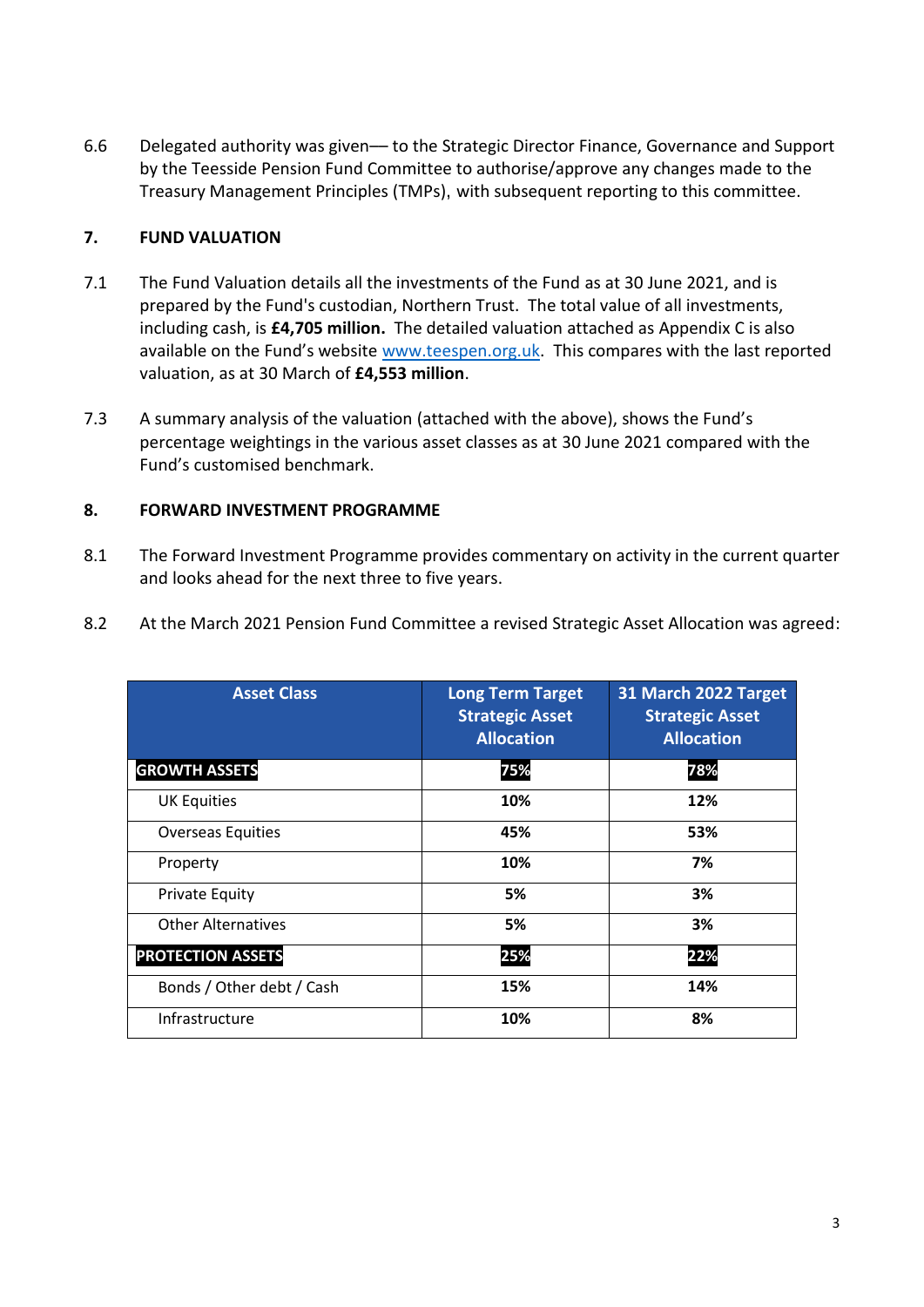### 8.3 **EQUITIES**

As at the end of June 2021 the Fund's equity weighting was 75.68%.

A schedule is in place to reduce our investment in equities over the period 1 April 2021– 31 March 2022 by £725m, this figure will be reviewed throughout the year. In the quarter March '21 – June '21 we sold £125m, further transactions will be reported at future meetings.

The overweight position will also be reduced over time through further investment in Alternative assets, however, as noted in 4.4 above because the investments happen over a period of years this is a slow process.

At the 11<sup>th</sup> March 2020 Pension Fund Committee Meeting it was ordered that:

*"The majority of the Fund's passively managed equities held with State Street Global Advisers should be transitioned to the actively managed equity sub-funds held with Border to Coast Pension Partnership."*

The transfer of £1.3bn from the SSGA Passively Managed Funds to the Border to Coast Actively Managed Overseas Developed Fund completed in May 2021.

| Asset                       | <b>Fund Performance</b> | <b>Benchmark</b> | <b>Excess Return</b> |
|-----------------------------|-------------------------|------------------|----------------------|
| <b>BCPP UK</b>              | 5.22%                   | 5.60%            | $-0.39%$             |
| <b>BCPP Overseas</b>        | 6.37%                   | 6.62%            | $-0.25%$             |
| <b>BCPP Emerging Market</b> | 4.97%                   | 6.38%            | $-1.41%$             |
| <b>SSGA Pacific</b>         | 4.85%                   | 4.88%            | $-0.03%$             |
| SSGA Japan                  | $-0.58%$                | $-0.61%$         | 0.03%                |
| <b>SSGA Europe</b>          | 8.30%                   | 8.13%            | 0.17%                |
| <b>SSGA North America</b>   | 8.80%                   | 8.71%            | 0.09%                |

Summary of equity returns for the quarter 1 April 2021 – 30 June 2021:

(BCPP – Border to Coast Pension Partnership – Active Internal Management) (SSGA – State Street Global Advisers – Passive Management)

#### 8.4 **BONDS + CASH**

The Fund has no investments in bonds at this time, the level of cash invested is 8.31%. Until there is clear instruction from the Committee, through its Investment Advisors, to invest in bonds this will remain the short term strategy. It is planned to reduce cash through investment into other asset classes (property, alternatives and equities) in the near term. In addition, cash is being used to supplement the gap in contribution receipts and pension payments.

#### 8.5 **PROPERTY**